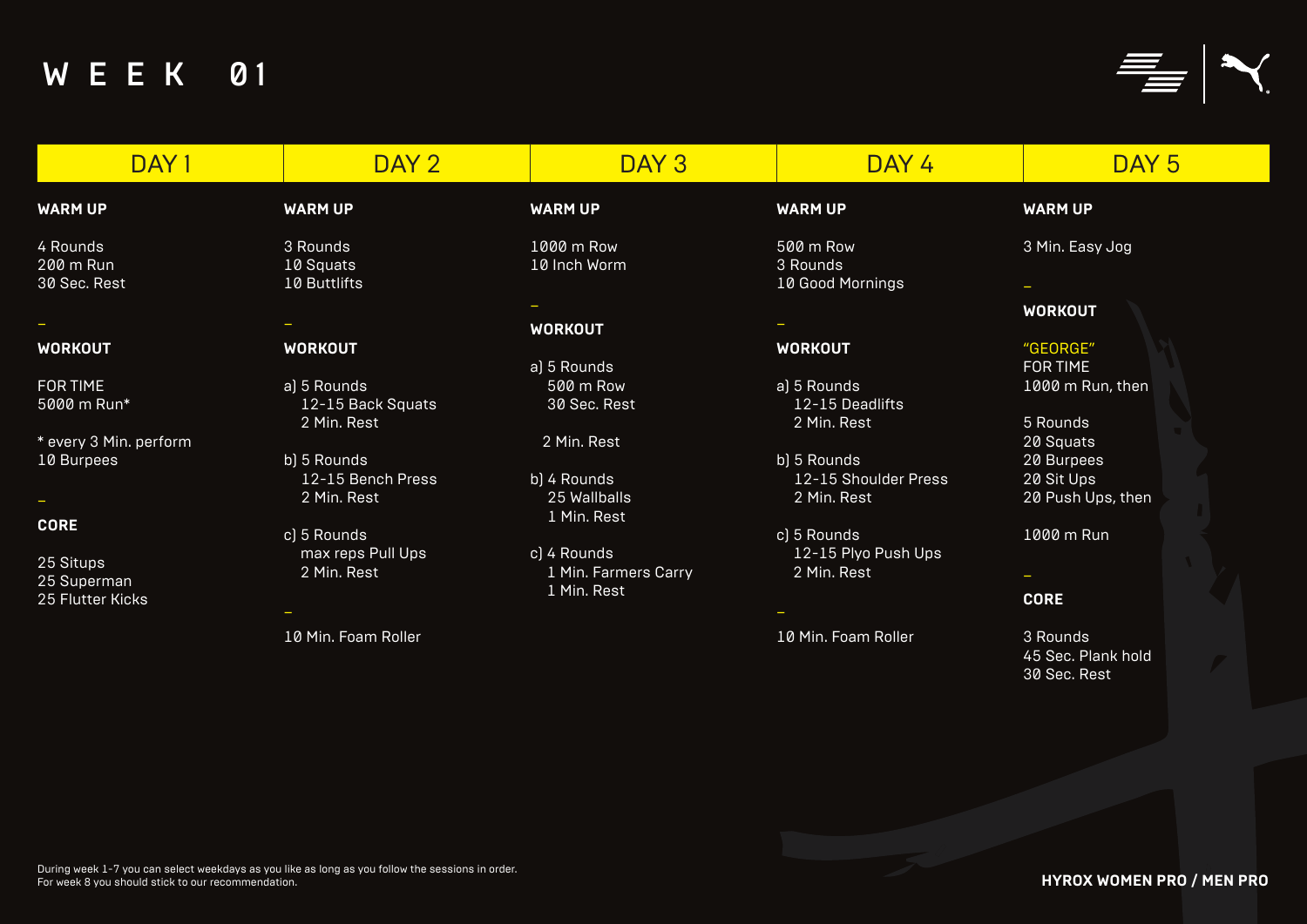# DAY 1 DAY 2 DAY 3 DAY 4 DAY 5

#### **WARM UP**

5 Min. Run 1 Min. Rest 5 Min. Row or Run 1 Min. Rest 5 Min. Ski Erg or Run

### –

# **WORKOUT**

- a) 10 Rounds 45 Sec. Sprint 30 Sec. Rest
- b) FOR TIME 5 Rounds 10 Mountain Climber (total) 10 Lunges (total) 10 Sit Ups

# **WARM UP**

400 m Run 10 Squats 10 Push Ups 10 Inch Worm

–

# **WORKOUT**

- a) 5 Rounds 25 m Sled Push AHAP\* 3-5 Min. Rest
- b) 5 Rounds 25 m Sled Pull 3-5 Min. Rest
- 10 Min. Foam Roller

–

**WARM UP**

10 Min. Easy Run 3 Rounds 10 Step Ups on box

–

# **WORKOUT**

- a) 4 Rounds 10 Front Rack Lunges with Barbell AHAP\* 3-5 Min. Rest
- b) 4 Rounds 10 Hamstring Curls 90 Sec. Rest
- c) 4 Rounds 10 Abductor Machine 90 Sec. Rest
- d) 4 Rounds 10 Adductor Machine 90 Sec. Rest

–

10 Min. Foam Roller

**WARM UP**

3 Min. Run

–

# **WORKOUT**

FOR TIME 5 Rounds 1 Min. Row/Ski Erg for Calories 1 Min. 25 m Shuttle Run 1 Min. Burpees 1 Min. Sit Ups 1 Min. Rest

# **CORE**

5 Rounds 15 V-Ups 15 Superman

#### **WARM UP**

25 Jumping Jacks 20 Situps 15 Squats 10 Burpees

–

# **WORKOUT**

"STING" COUNTDOWN 50-40-30-20-10 Row for cal **Burpees** Lunges (total)

# **CORE**

 $\overline{\phantom{0}}$ 

5 Rounds 45-60 Sec. Plank 30 Sec. Rest

**HYROX WOMEN PRO / MEN PRO**

\* As Heavy As Possible



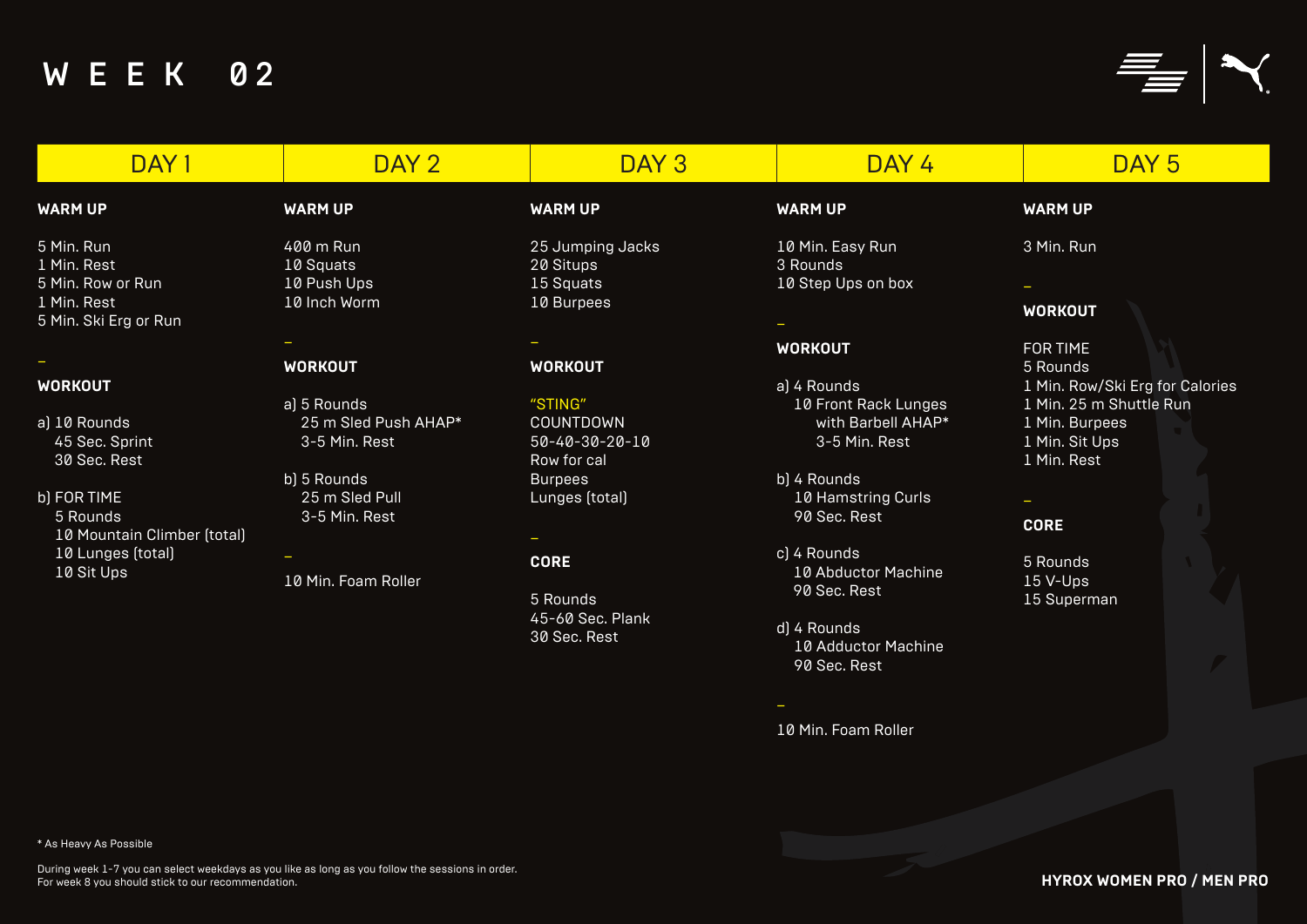| DAY <sub>1</sub>              | DAY 2                             | DAY <sub>3</sub>      | DAY 4                                | DAY 5                               |
|-------------------------------|-----------------------------------|-----------------------|--------------------------------------|-------------------------------------|
| <b>WARM UP</b>                | <b>WARM UP</b>                    | <b>WARM UP</b>        | <b>WARM UP</b>                       | <b>WARM UP</b>                      |
| 2 Rounds                      | 3 Rounds                          | 500 m Row             | 500 m Row                            | 4 Rounds                            |
| 200 m Run                     | 10 Squats                         | 10 Inch Worm          | 3 Rounds                             | $150 \text{ m}$ Run                 |
| 10 Squats                     | 10 Buttlifts                      | 2 Rounds              | 10 Good Mornings                     | 20 Sec. Rest in betwee              |
| 5 Burpees                     |                                   | 5 Push Ups            |                                      |                                     |
| 10 Situps                     |                                   | 5 Squats              |                                      | 2 Rounds                            |
| 5 Burpees                     | <b>WORKOUT</b>                    | 10 Sit Ups            | <b>WORKOUT</b>                       | 250 m Run<br>30 Sec. Rest in betwee |
|                               | a) 5 Rounds                       |                       | a) 5 Rounds                          |                                     |
| WORKOUT                       | 10-12 Back Squats*<br>2 Min. Rest | <b>WORKOUT</b>        | 10-12 Deadlifts*<br>2 Min. Rest      | <b>WORKOUT</b>                      |
| "ZEPPELIN"                    |                                   | a) 4 Rounds           |                                      | "JAGGER"                            |
| FOR TIME                      | b) 5 Rounds                       | 50 m Sled Push        | b) 5 Rounds                          | a) 20 Min. AMRAP**                  |
| 1500 m Run, then              | 10-12 Bench Press*<br>2 Min. Rest | 1 Min. Rest           | 10-12 Shoulder Press*<br>2 Min. Rest | 400 m Run<br>15 Burpees             |
| 100 Wall Balls                |                                   | 3-5 Min. Rest         |                                      | 20 Weighted Lunges                  |
| 80 Lunges (total)             | c) 6 Rounds                       |                       | c) 6 Rounds                          | @2xKB/DB                            |
| 60 Burpees                    | Max Reps Pull Ups                 | 4 Rounds              | 10-12 Plyo Push Ups                  |                                     |
| 40 Sit Ups                    | 2 Min. Rest                       | 50 m Sled Pull        | 2 Min. Rest                          | 5 Min. Rest                         |
| 20 Push Ups, then             |                                   | 1 Min. Rest           |                                      | b) 20 Min. AMRAP**                  |
|                               | *go heavier than week 1           |                       | * go heavier than week 1             | 400 m Row                           |
| 1500 m Run                    |                                   | b) 2000 m Row/Ski Erg |                                      | 15 Wallballs                        |
|                               |                                   |                       |                                      | 200 m Farmers carr                  |
|                               |                                   | c) 4 Rounds           |                                      |                                     |
|                               | 10 Min. Foam Roller               | 1 Min. Farmers Carry  | 10 Min. Foam Roller                  |                                     |
| <b>CORE</b>                   |                                   | 1 Min. Rest           |                                      | <b>CORE</b>                         |
| 3 Rounds                      |                                   |                       |                                      |                                     |
| 1 Min. Stability Ball Bridges |                                   |                       |                                      | 5 Rounds                            |
| 30 Sec. Rest                  |                                   |                       |                                      | 30 Sec. Toe Touches                 |
|                               |                                   |                       |                                      | 30 Sec. Flutter Kicks               |
|                               |                                   |                       |                                      | 20 Coo Duppion Tuint                |

#### **WARM UP**

4 Rounds 150 m Run 20 Sec. Rest in between

2 Rounds 250 m Run 30 Sec. Rest in between

#### **WORKOUT**

"JAGGER" a) 20 Min. AMRAP\*\* 400 m Run 15 Burpees 20 Weighted Lunges (total) @ 2x KB/DB

b) 20 Min. AMRAP\*\* 400 m Row 15 Wallballs 200 m Farmers carry

### **CORE**

5 Rounds 30 Sec. Toe Touches 30 Sec. Flutter Kicks 30 Sec. Russian Twist 30 Sec. Side Plank right 30 Sec. Side Plank left

1 Min. Rest Between Rounds

\*\* As many Reps as possible



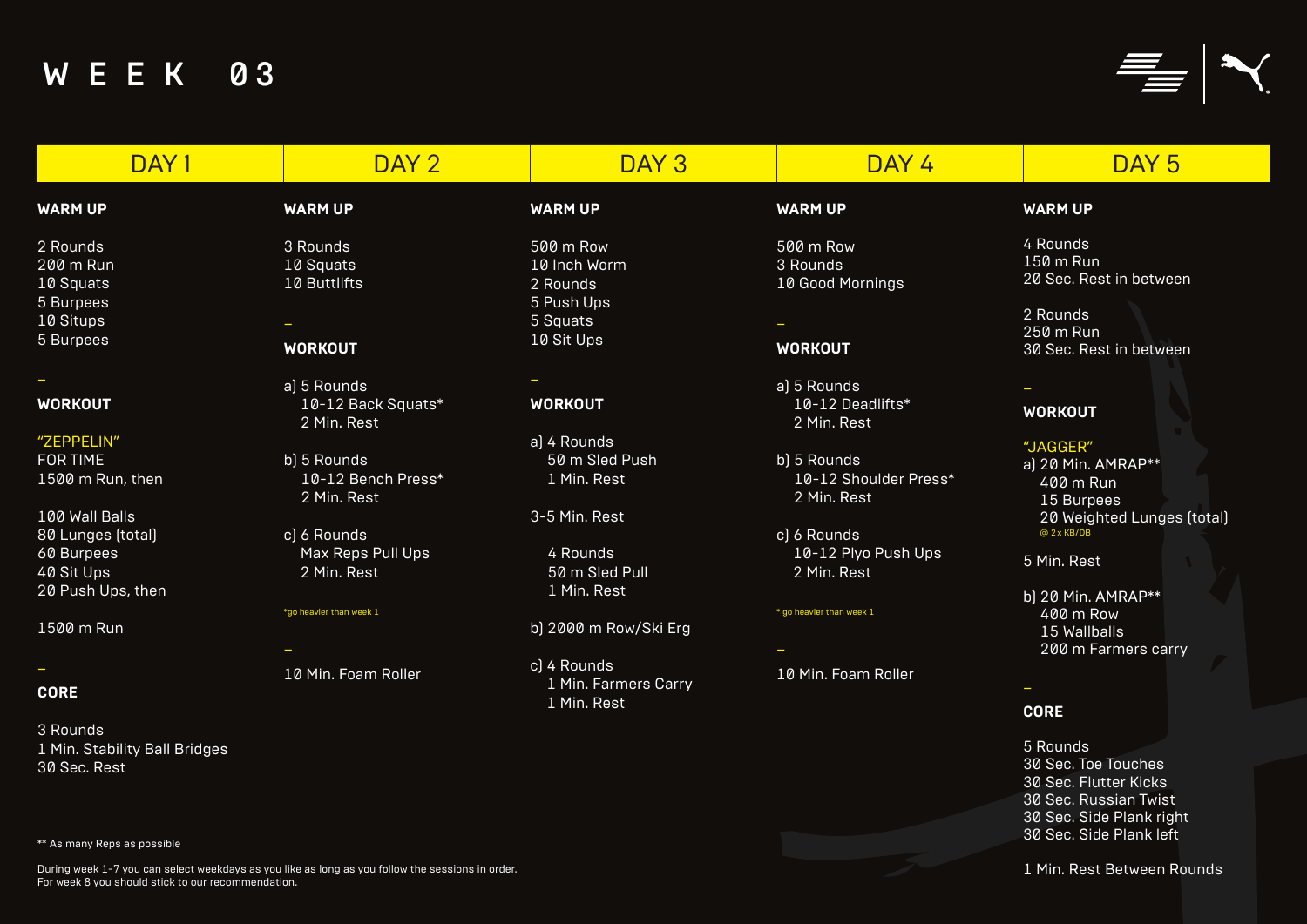| DAY <sub>1</sub>                                       | DAY 2                                                  | DAY 3                                                                 | DAY 4                                                | DAY 5                                                       |
|--------------------------------------------------------|--------------------------------------------------------|-----------------------------------------------------------------------|------------------------------------------------------|-------------------------------------------------------------|
| <b>WARM UP</b>                                         | <b>WARM UP</b>                                         | <b>WARM UP</b>                                                        | <b>WARM UP</b>                                       | <b>WARM UP</b>                                              |
| 4 Rounds<br>250 m Run                                  | 500 m Ski Erg / Row                                    | 2 Min. Jump Rope<br>25 m High Knees                                   | 400 Easy Run<br>10 m Inch Worm                       | 50 Jumping Jacks<br>10 Tuck Jumps                           |
| 20 Sec. Rest                                           |                                                        | 25 m Buttkicks                                                        | 20 Russian Twist                                     | 20 Lunges                                                   |
| 2 Rounds                                               | <b>WORKOUT</b>                                         | 25 m Lunges<br>25 m Side Lunges                                       | 25 m Easy Sled Push<br>25 m Easy Sled Pull           |                                                             |
| 400 m Run<br>30 Sec. Rest                              | a) 5 Rounds<br>1 Min. Farmers Carry                    |                                                                       |                                                      | <b>WORKOUT</b>                                              |
|                                                        | 1 Min. Rest                                            | <b>WORKOUT</b>                                                        | <b>WORKOUT</b>                                       | "MITCHELL"<br><b>FOR TIME</b>                               |
| WORKOUT<br><b>FOR TIME</b>                             | b) 5 Rounds<br>1 Min. max Goblet Squats<br>1 Min. Rest | 5 Rounds<br>1 Min. Wall Balls<br>30 Sec. Rest                         | a) 5 Rounds<br>50 m Sled Push AHAP*<br>3-5 Min. Rest | 800 m Run<br>100 Squats<br>800 m Run                        |
| 4 Rounds<br>20 Box jumps                               | c) 5 Rounds                                            | 1 Min. Burpee Broad Jump<br>30 Sec. Rest                              | b) 5 Rounds                                          | 100 Sit Ups<br>800m Run                                     |
| 20 Lunges (total)<br>20 Row for Calories<br>20 Sit Ups | 1 Min. Max Bench Press<br>1 Min. Rest                  | 1 Min. Row for Calories<br>30 Sec. Rest<br>1 Min. 10 m Shuttle Run    | 50 m Sled Push AHAP*<br>3-5 Min. Rest                | 100 Lunges (total)                                          |
| 20 Wall Balls                                          |                                                        | 30 Sec. Rest                                                          |                                                      | <b>CORE</b>                                                 |
|                                                        | 10 Min. Foam Roller                                    |                                                                       | 10 Min. Foam Roller                                  | 3 Rounds                                                    |
| <b>CORE</b>                                            |                                                        | <b>CORE</b>                                                           |                                                      | 10 Bird Dogs r/l<br>30 Sec. Plank                           |
| 50 Spider Plank Crunch                                 |                                                        | 4 Rounds<br>15 Hanging Knee Raises<br>20 Situps<br>15 Hyperextensions |                                                      | 30 Sec. Side Plank r<br>30 Sec. Plank I<br>10 Glute Bridges |
|                                                        |                                                        |                                                                       |                                                      |                                                             |

### **WARM UP**

#### –

### **WORKOUT**

### "MITCHELL"

#### **CORE**

**HYROX WOMEN PRO / MEN PRO**

\* As Heavy As Possible



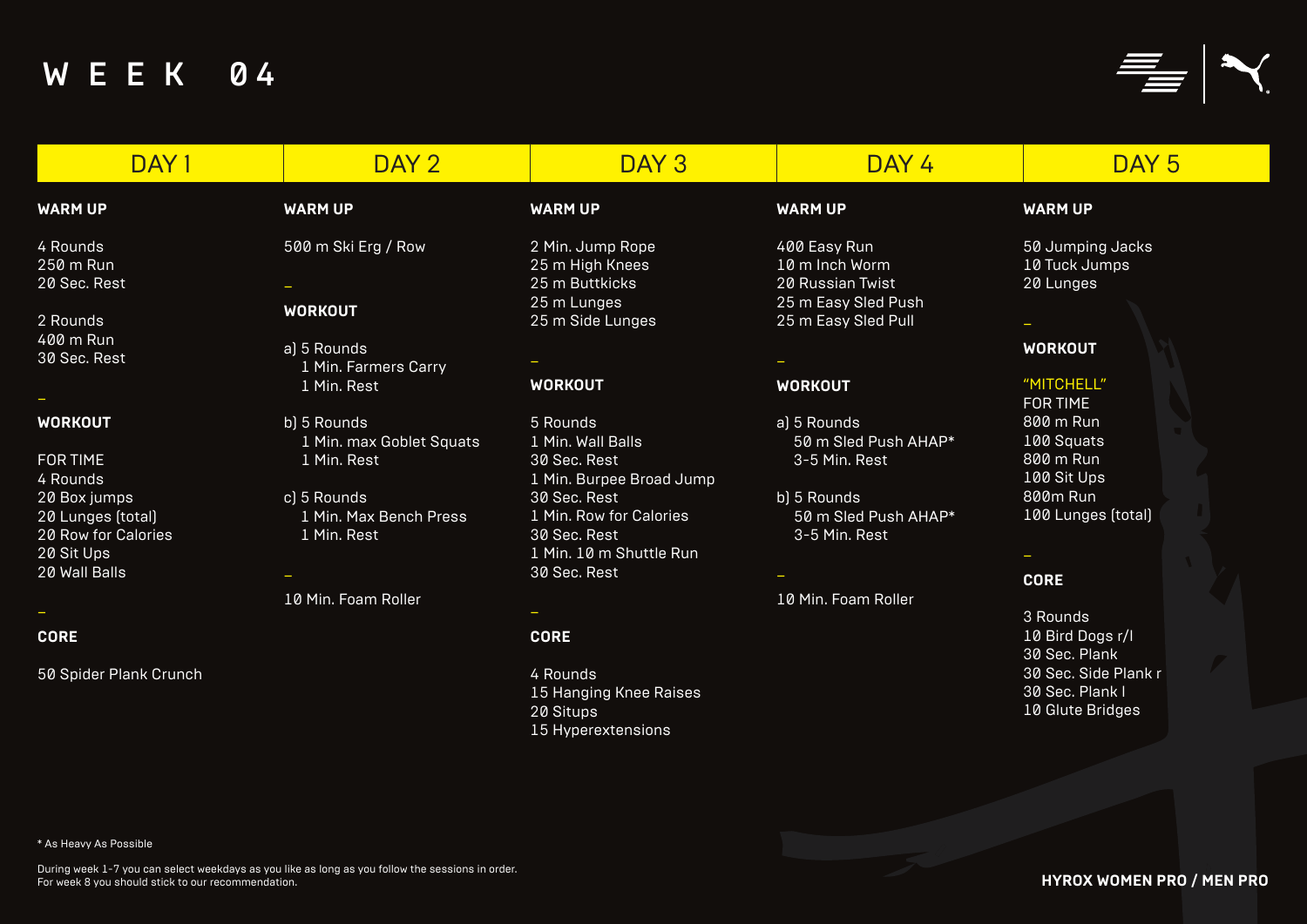4 Rounds 200 m Run 30 Sec. Rest

–

# **WORKOUT**

FOR TIME 8000 m Run\*

\*every 3 Min. perform 5 Burpees and 10 Squats

–

### **CORE**

1 Round 50 Situps 50 Supermen 1 Min. Plank hold

3 Rounds 10 Squats 10 Buttlifts

–

# **WORKOUT**

a) 5 Rounds 8-10 Back Squats\* 2 Min. Rest

b) 5 Rounds 8-10 Bench Press\* 2 Min. Rest

c) 7 Rounds Max Reps Pull Ups 2 Min. Rest

#### \*go heavier than week 3

–

10 Min. Foam Roller

# **WARM UP**

#### DAY 1 DAY 2 DAY 3 DAY 4 DAY 5 **WARM UP WARM UP WARM UP**

500 m Row 3 Rounds 10 Good Mornings

–

# **WORKOUT**

a) 5 Rounds 8-10 Deadlifts\* 2 Min. Rest

b) 5 Rounds 8-10 Shoulder Press\* 2 Min. Rest

c) 7 Rounds 8-10 Plyo Push Ups 2 Min. Rest

\* go heavier than week 3





– 10 Min. Foam Roller

#### **WARM UP**

50 Jumping Jacks 10 Tuck Jumps 20 Lunges

#### – **WORKOUT**

FOR TIME 7 Rounds 500 m SkiErg @ 75% 3 Min. Rest

–

### **CORE**

3 Rounds 10 Bird Dogs r/l 30 Sec. Plank 30 Sec. Side Plank r 30 Sec. Side Plank l 10 Glute Bridges

25 m Lunges 25 m Side Lunges 25 m Broad Jumps 25 m Inch Worm

#### – **WORKOUT**

#### "STARR"

FOR TIME 1600 m Run 30 Mountain Climber 1200 m Ski Erg 30 Weighted Lunges (total) @ 2x KB 800 m Run 30 Goblet Squats @ KB 600 m Ski Erg 30 Wall Balls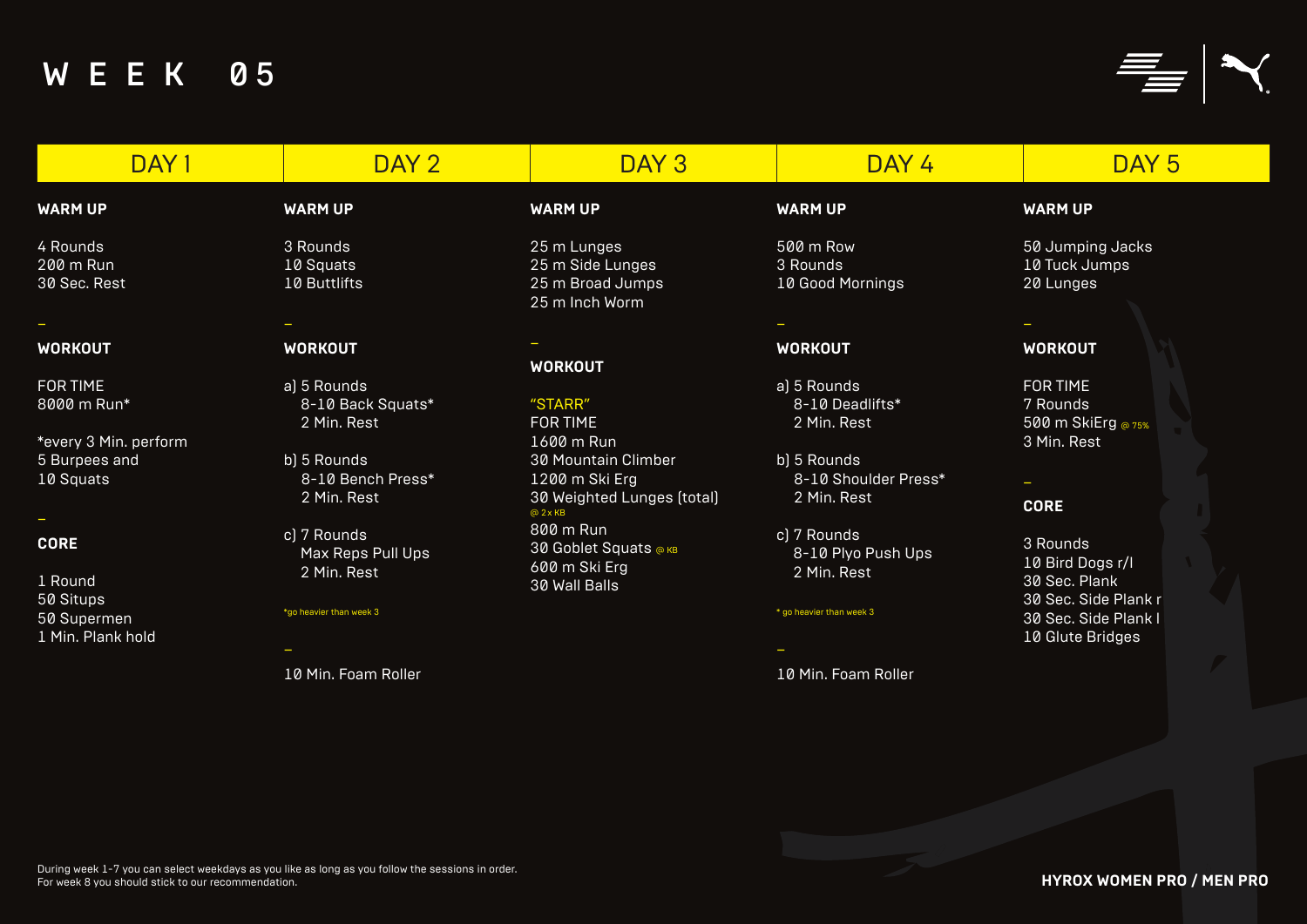| DAY <sub>1</sub>                                                                                                                                                              | DAY 2                                                                                                                                                                                        | DAY <sub>3</sub>                                                                                     | DAY 4                  | DAY <sub>5</sub>                                                                                                                                                      |
|-------------------------------------------------------------------------------------------------------------------------------------------------------------------------------|----------------------------------------------------------------------------------------------------------------------------------------------------------------------------------------------|------------------------------------------------------------------------------------------------------|------------------------|-----------------------------------------------------------------------------------------------------------------------------------------------------------------------|
| <b>WARM UP</b>                                                                                                                                                                | <b>WARM UP</b>                                                                                                                                                                               | <b>WARM UP</b>                                                                                       | <b>ACTIVE RECOVERY</b> | <b>WARM UP</b>                                                                                                                                                        |
| 4 Rounds<br>150 m Run<br>20 Sec. Rest<br>2 Rounds<br>250 m Run<br>30 Sec. Rest                                                                                                | 10 Min. easy Run<br>3 Rounds<br>10 Stepups on box<br>5 Burpees<br><b>WORKOUT</b>                                                                                                             | 1500 m Row @ 60%<br><b>WORKOUT</b><br><b>FOR TIME</b><br>150 Wall Balls<br>4 Min. Rest, then         | 60 Min. Bike Ride      | 5 Min. Easy Jog<br>10 Burpees<br>10 Box Jumps<br>10 V-Ups<br><b>WORKOUT</b>                                                                                           |
| <b>WORKOUT</b><br><b>FOR TIME</b><br>2000 m Run, then<br>$80 - 60 - 40$<br>Sandbag Lunges (total)<br>Single Leg Deadlift (total)<br>Mountain Climbers, then<br>2000 m Ski Erg | a) 5 Rounds<br>8 Front Rack Lunges with<br><b>Barbell AHAP*</b><br>3-5 Min. Rest<br>b) 5 Rounds<br>10 Hamstring Curls<br>90 Sec. Rest<br>c) 5 Rounds<br>10 Abductor Maschine<br>90 Sec. Rest | 100 Burpees<br><b>CORE</b><br>5 Rounds<br>15 Hanging Knee Raises<br>20 Sit Ups<br>15 Hyperextensions |                        | a) 5 Rounds<br>10 Bench Press<br>10 Deadlift<br>10 Back Squats<br>2 Min. Rest<br>b) FOR TIME<br>3 Rounds<br>500 m Ski Erg or Ro<br>50 Weighted Step ov<br>50 Push Ups |
| $\overline{\phantom{a}}$<br><b>CORE</b><br>3 Rounds<br>30 Sec. Plank<br>30 Sec. Side Plank r<br>30 Sec. Side Plank I<br>* As Heavy As Possible                                | d) 5 Rounds<br>10 Adductor Maschine<br>90 Sec. Rest<br>10 Min. Foam Roller                                                                                                                   |                                                                                                      |                        |                                                                                                                                                                       |

### **WARM UP**

#### **WORKOUT**

b) FOR TIME 3 Rounds 500 m Ski Erg or Row 50 Weighted Step over Box 50 Push Ups

**HYROX WOMEN PRO / MEN PRO**

During week 1-7 you can select weekdays as you like as long as you follow the sessions in order.

For week 8 you should stick to our recommendation.



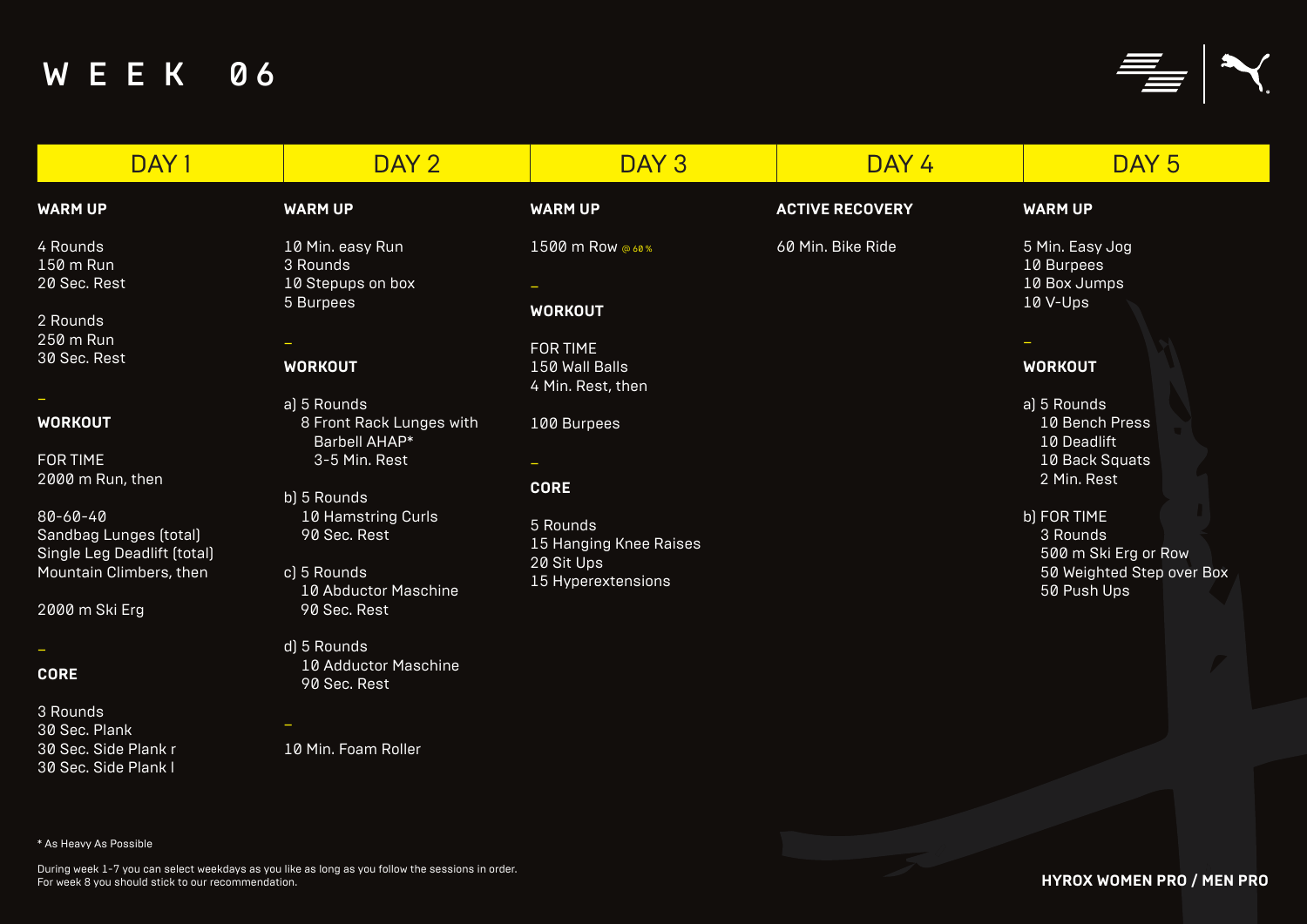| DAY 1                                                                                                              | DAY 2                                                                             | DAY <sub>3</sub>                                                                         | DAY 4                                                        | DAY <sub>5</sub>                         |
|--------------------------------------------------------------------------------------------------------------------|-----------------------------------------------------------------------------------|------------------------------------------------------------------------------------------|--------------------------------------------------------------|------------------------------------------|
| <b>WARM UP</b>                                                                                                     | <b>WARM UP</b>                                                                    | <b>WARM UP</b>                                                                           | <b>WARM UP</b>                                               | <b>ACTIVE RECOVERY</b>                   |
| 25 m Bear Crawl<br>25 m Crab Walk<br>25 m Inch Worm                                                                | 3 Rounds<br>10 Squats<br>10 Buttlifts                                             | 2 Min. Jump Rope<br>25 m High Knees<br>25 m Buttkicks<br>25 m Lunges<br>25 m Side Lunges | 500m Row<br>3 Rounds<br>10 Good Mornings<br>10 Sit Ups       | 30 Min. Swimming or<br>60 Min. Bike Ride |
| <b>WORKOUT</b>                                                                                                     | <b>WORKOUT</b>                                                                    |                                                                                          | <b>WORKOUT</b>                                               |                                          |
| <b>FOR TIME</b><br>5 Rounds<br>1000 m Run<br>5 Min. Ski Erg for Calories<br>5 Min. Row for Calories<br>3 Min. Rest | a) 5 Rounds<br>6-8 Back Squats*<br>2 Min. Rest<br>b) 5 Rounds<br>6-8 Bench Press* | <b>WORKOUT</b><br><b>FOR TIME</b><br>4 Rounds<br>400 m Row<br>25 m Sled Push             | a) 5 Rounds<br>8-10 Deadlifts*<br>2 Min. Rest<br>b) 5 Rounds |                                          |
|                                                                                                                    | 2 Min. Rest<br>c) 5 Rounds                                                        | 25 m Sled Pull                                                                           | 8-10 Shoulder Press*<br>2 Min. Rest                          |                                          |
| <b>CORE</b><br>50 V-Ups<br>50 Supermen                                                                             | Max Reps Weighted Pull Ups<br>2 Min. Rest<br>*go heavier than week 5              |                                                                                          | c) 7 Rounds<br>8-10 Plyo Push Ups<br>2 Min. Rest             |                                          |
|                                                                                                                    |                                                                                   |                                                                                          | *go heavier than week 5                                      |                                          |
|                                                                                                                    |                                                                                   |                                                                                          | $\sim$                                                       |                                          |





10 Min. Foam Roller

## **ACTIVE RECOVERY**